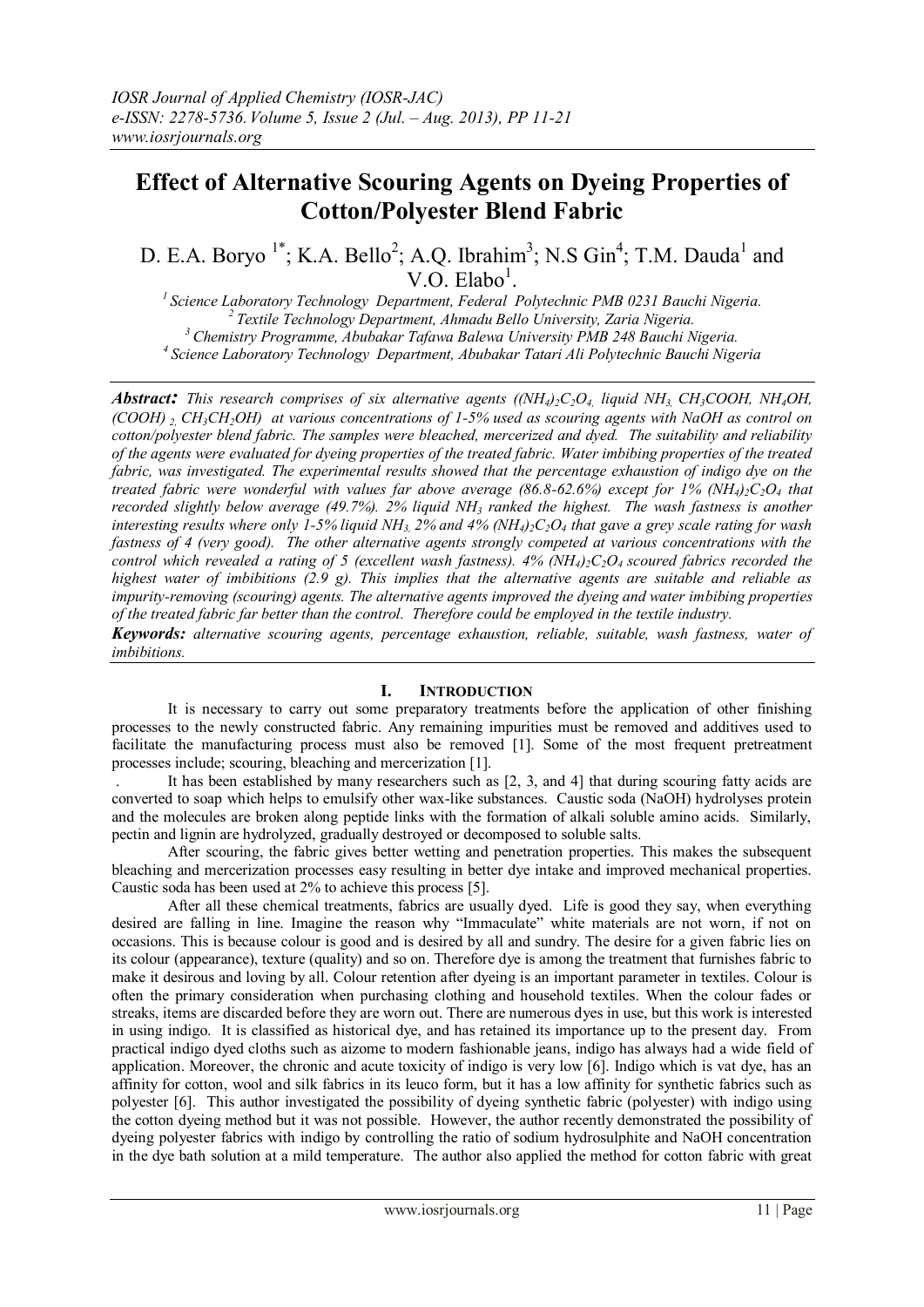success. However, there is no information on the application of this method on cotton/polyester blends. This present work developed the interest to apply the method on cotton/polyester blend.

However, scouring with strong alkaline (NaOH) is considered by [7] as pollution process, since it required a large quantity of waste and generates alkaline effluent. Furthermore, the resulting waste solution has high chemical oxygen demand (COD), biological oxygen demand (BOD) and salt content as investigated by [3]. Such waste water when in contact with a water body, may change the pH of an aquatic ecosystem, causing damage to aquatic life [8]. The natural pH of aquatic ecosystems can vary significantly among aquatic ecosystems, optimum conditions for aquatic organisms as reported by [8]ranged from 6 up to 9. Therefore, this demands for more friendly alternative scouring agents. This scouring process in presence of oxygen and at higher concentration and or temperature may result in serious shrinkage, swelling and oxycellulose formation which damages the fibre/fabric and affect the mechanical properties [2 and 3] There is no much work on other alkalis or alternative agents suggested. However, the use of ammonium oxalate by [9] has proved to produce better mechanical properties on bast fibre than the traditional sodium hydroxide. Further findings by [10] proved the use of alternative agents for scouring with improved mechanical properties suitable, reliable, cheaper and more environmentally friendly pH of the scouring effluents of scouring than the commercial NaOH. These findings contributed a part to the birth of this present work.

The specific objectives are to determine the optimum alternative scouring agents with:

- $\triangleright$  Better dyeing properties such as degree of percentage exhaustion and wash-fastness.
- > Improved water of imbibition.
- $\triangleright$  Thus, this research aim at improving on the quality of Nigerian made fabrics which is in line with the vision of repositioning of Nigeria, that is "vision 20:20:20"

# **II. Experimental**

# *2.1 Sample Collection and Preparation*

The sample cotton/polyester blend fabrics were obtained from Funtua Textile Company Ltd. in Katsina, State Nigeria. While indigo dye was bought from Kano, Nigeria in a chemical shop at the main market. The samples were cut into pieces with dimension 10cm length by 10cm width and kept in the laboratory before treating chemically.

# **2.2 Methods**

 The cotton / polyester blend fabrics were scoured, bleached and mercerized according to standard methods as described below.

#### **2.2.1 Scouring Process:**

- Scoured by the standard method described by [2] and [5].
- Using 1%, 2%, 3%, 4% and 5% NaOH w/v (as control) fabrics were separately immersed and boiled for 1 hour for each solution.
- The process was repeated using the alternative agents  $-NH_4OH$ ,  $(HN_4)_2C_2O_4$ ,  $(COOH)_2$ ,  $CH_3COOH$ , liquid NH<sub>3</sub> and CH<sub>3</sub>CH<sub>2</sub>OH each at the various concentrations of 1 to 5% separately.

#### **2.2.2 Bleaching Process:**

Scoured samples were bleached using  $4g/1$  NaClO<sub>2</sub> solution according to the procedure described by [2].

# **2.2.3 Mercerization Process:**

The bleached samples were mercerized with  $22\%$  NaOH below  $5^{\circ}$ C for 45 minutes in accordance to standard methods of [2] and [5].

# **2.3 Evaluation of the effect of alternative scouring agents**

# **2.3.1 Determination of Degree of Percentage Exhaustion:**

- Dyeing was carried out as described by [6, 11 and 12]. A stock solution of 1g indigo dye was prepared with 2g  $Na<sub>2</sub>S<sub>2</sub>O<sub>4</sub>$  and 0.25g NaOH as dye assistants in 250ml volumetric flask
- Dyeing was carried out at  $120^{\circ}$ c for 30 minutes at 1% dyeing

Volume of dye stock = 
$$
\frac{WXP}{Z}
$$

*C*

- $W =$  Weight of fabric sample
- $P =$  Percentage dyeing required = 1% dyeing
- $C =$  Percentage concentration of stock solution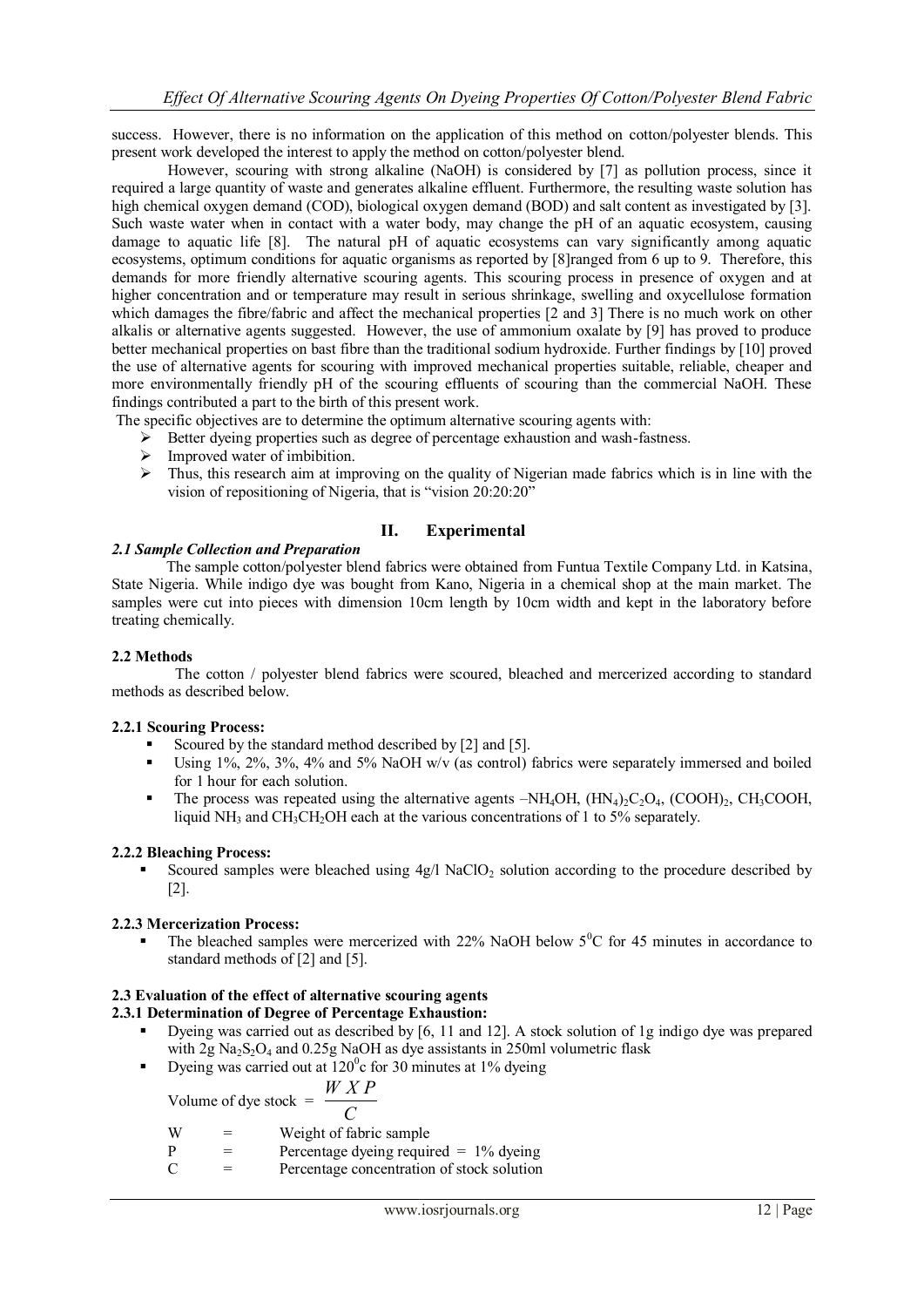$$
= \frac{1}{250} \times 100 = 0.4
$$

- 40:1 liquor to material ratio was carried out
- The amount of dye absorbed was measured and recorded with an ultra violet spectrophotometer (Prolabo 320RD) at wavelength 605nm [6]
- Degree of percentage exhaustion was calculated using

$$
\frac{9}{6}
$$
Exhaustion = 
$$
\frac{A_0 - A_t}{A_0}
$$

$$
\begin{array}{cc} & A_0 \end{array}
$$

 $A_{\text{O}}$  = Initial absorbance

$$
A_t = Absorbance at time t.
$$

# **2.3.2 Determination of Wash fastness:**

- Dyeing was carried out in accordance with the method of [6, 11 and 12]
- 3% dyeing was carried out at liquor to material ratio of 40:1 at  $120^{\circ}$ C and for 30 minutes with indigo.
- Wash fastness test was carried out on the dyed fabric according to International Organization for Standardization (ISO3) described by [13].
- Composite of 2cm by 5cm dimension of the dyed and undyed fabric sample was washed by agitation in 2g/l soap and 2g/l sodium carbonate solution at a liquor ratio of 40:1.
- The washing was carried out in a beaker placed in a water bath at  $50^{\circ}$ C for 30minutes.
- Washfastness assessment involved comparing the degree of contrast between the originally dyed sample and the specimen tested (washed).
- ISO3 wash fastness grey scale was used for rating of the specimen under test which is a number of this grey scale contrast.

# *2.3.3 Determination of Water of Imbibition*

 The water of imbibition of the mercerized cotton/polyester fabrics were determined using the method stated by [14]. The fabrics were weighed and soaked in 250ml distilled water in a beaker for 5 minutes. It was removed and mopped with filter paper gently to remove excess water and it was then weighed again immediately. It was followed by progressive drying at  $80^{\circ}$ C in an oven for 5, 10, 15, 20, 25 and 30 minutes. At each of these intervals, the weights of the sample were recorded using analytical balance. The temperature of the laboratory was recorded as  $24 \pm 2$ °C during the experiment. The procedure was repeated three times for each sample and the average was calculated.

#### **III. Result And Discussion**

# **3.1 Effects of alternative Scouring agents, Bleaching and Mercerizing Processes on the Physical Properties of the Cotton/Polyester Blend Fabric**.

 The following changes were observed during and after the scouring, bleaching and mercerization Processes of the cotton/polyester blend fabric with alternative agents.

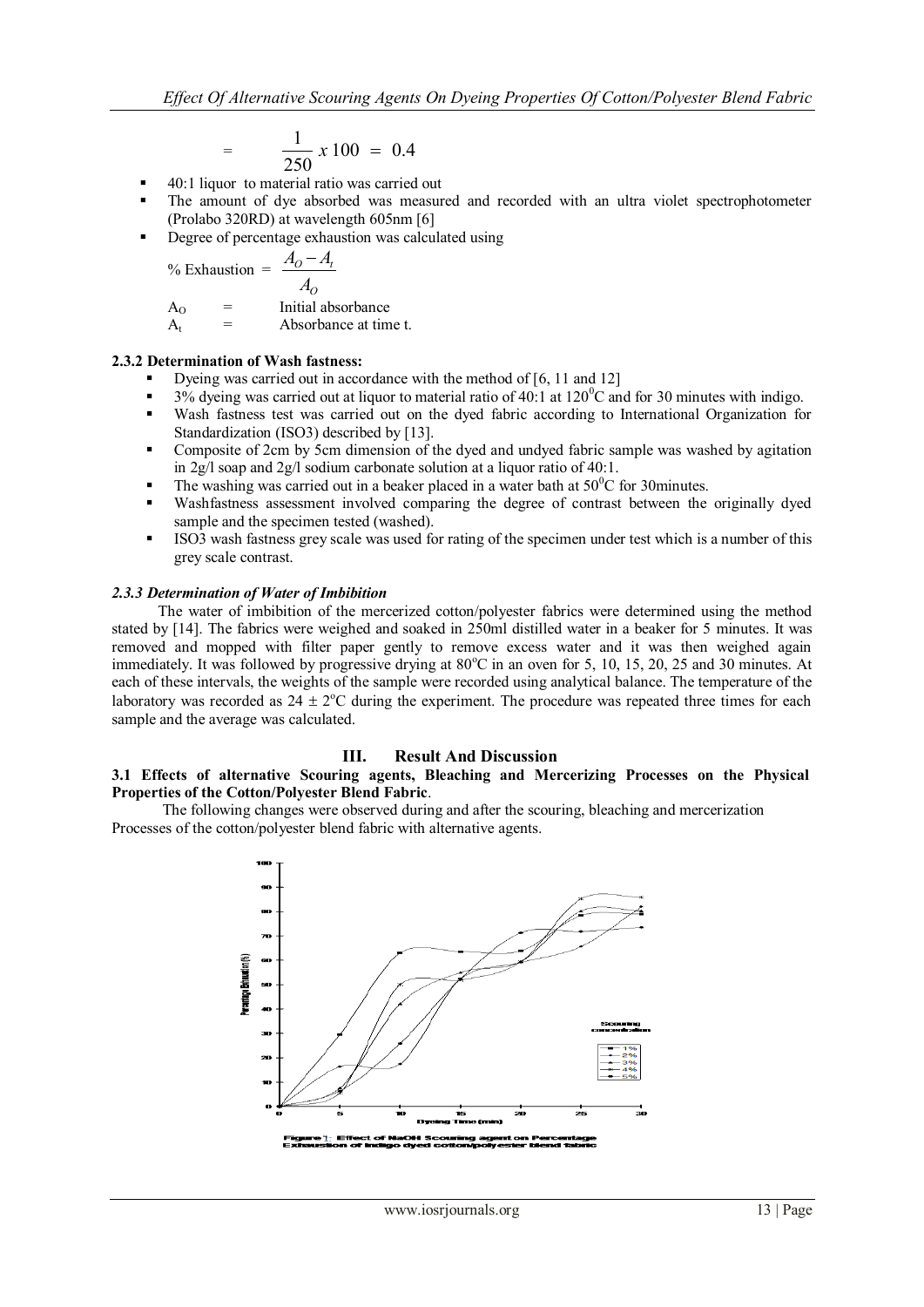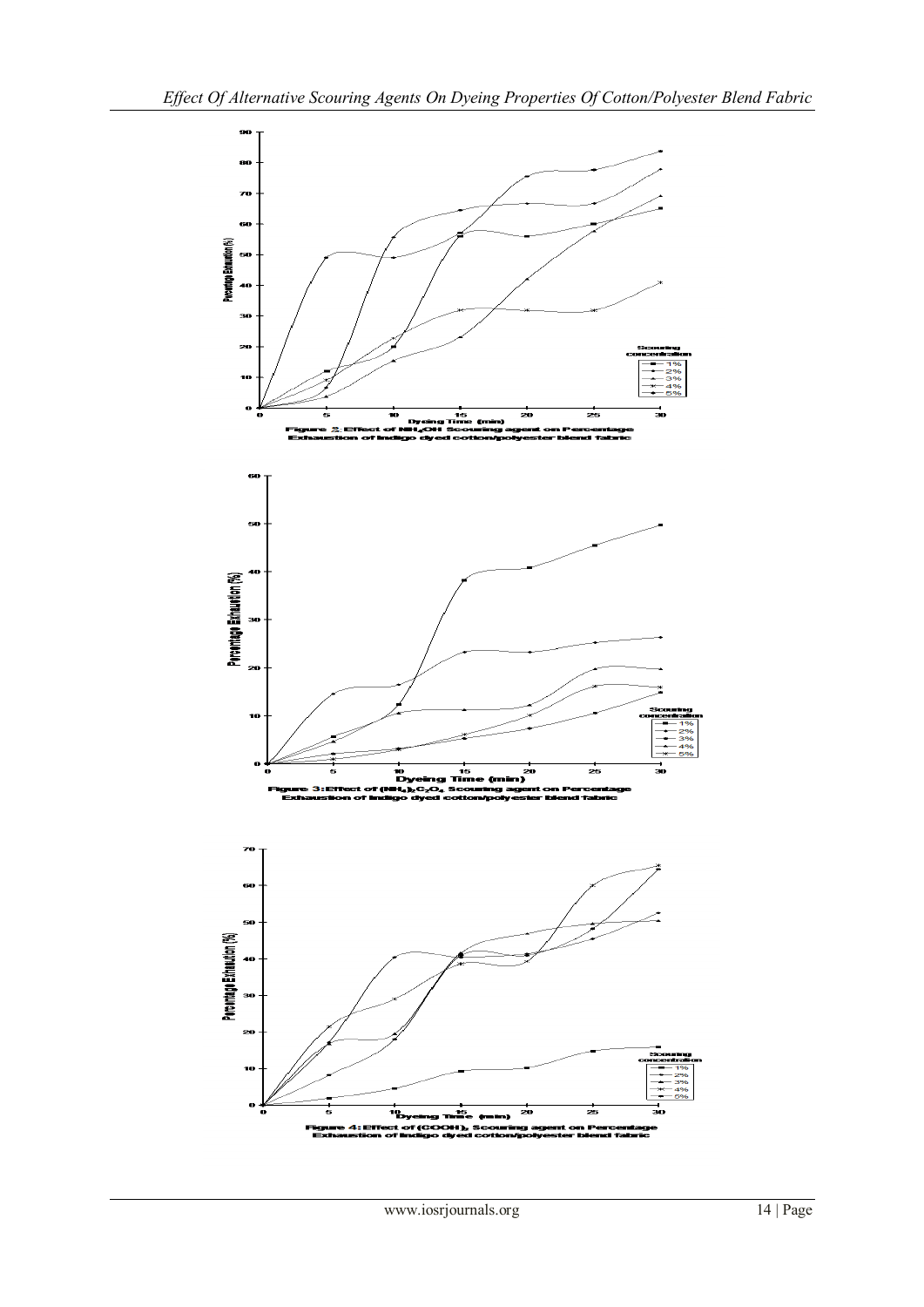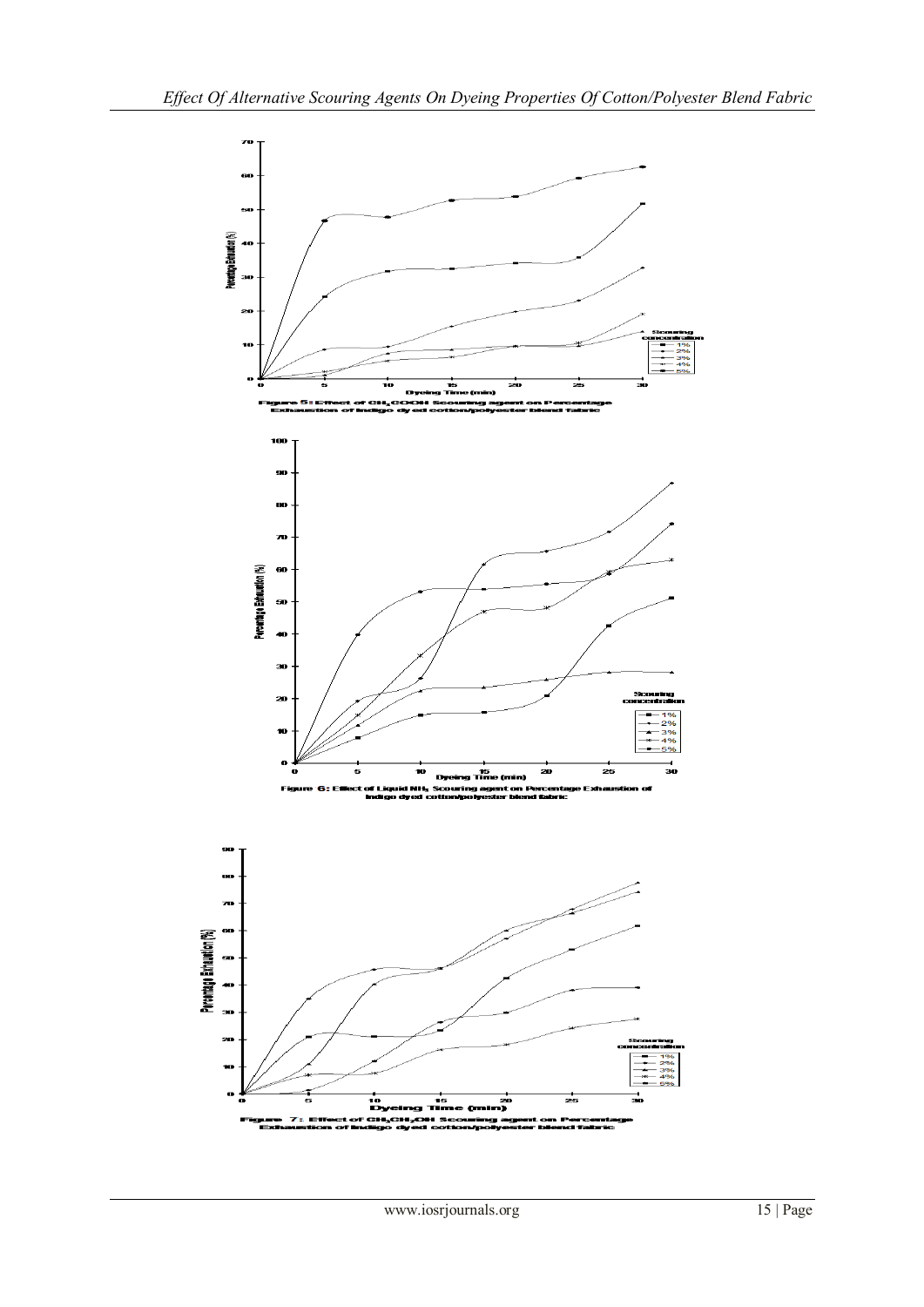| <b>Scouring Agent</b> | <u>mer een meu eottom port ester stemu morte</u><br>Concentration of scouring Agent (%) | Percentage exhaustion (%) |
|-----------------------|-----------------------------------------------------------------------------------------|---------------------------|
| Liquid $NH3$          | 2                                                                                       | 86.8                      |
| NaOH                  | $\overline{4}$                                                                          | 85.9                      |
| NH <sub>4</sub> OH    | 5                                                                                       | 83.7                      |
| $CH_3CH_2OH$          | $\overline{c}$                                                                          | 77.6                      |
| (COOH) <sub>2</sub>   | $\overline{4}$                                                                          | 65.5                      |
| CH <sub>3</sub> COOH  | 5                                                                                       | 62.6                      |
| $(NH_4)_2C_2O_4$      |                                                                                         | 49.7                      |

| Table 1: Optimum percentage exhaustion of the effect of Scouring Agents on indigo dyeing process of |  |  |
|-----------------------------------------------------------------------------------------------------|--|--|
| mercerized cotton/polyester blend fabric                                                            |  |  |

# *3.1.1 Scoured Samples*

 During scouring, the scouring liquor or solution kept changing from colourless solution till after scouring to a slightly yellowish solution for all the alternative agents used and NaOH (control). This implies that purification has taken place. It is believed and is a known fact that during scouring with 2% NaOH, the oil and fat at boiling will be hydrolyzed to glycerol and alkali salt of the fatty acid (soap):

| $CH2 CO.O C17H35$                                                                   | CH <sub>2</sub> OH |                              |
|-------------------------------------------------------------------------------------|--------------------|------------------------------|
| $QHCO.OC17H35 + 3NaOH$                                                              |                    | CH.OH + $3C_{17}H_{35}COONa$ |
| $\begin{array}{c} \n\bigoplus_2$ CO.O C <sub>17</sub> H <sub>35</sub><br>Oil or fat | CH <sub>2</sub> OH | Soap<br>Glycerols            |

# **Scheme 1: Hydrolysis of fat or oil by Sodium hydroxide**

The soaps formed at boiling; promote the emulsification of wax-like substance and unsaponifiable fats [2]. The alkali hydrolyzes proteins, and their molecules are broken along peptide links with the formation of alkalisoluble amino acids [2, 3 and 4]. Pectin and lignin substances are also hydrolyzed, their molecules are gradually destroyed and converted to soluble salts. Mechanically adhered dirt are loosened and held in suspension.

Thus it is expected and assumed that  $NH_4OH$ ,  $(NH_4)_2C_2O_4$ , liquid  $NH_3$  will decompose the impurities in a similar manner. So also will CH<sub>3</sub>COOH, CH<sub>3</sub>CH<sub>2</sub>OH and (COOH)<sub>2</sub> being organic components and the impurities are mostly organic components "like dissolves like".

At the end of the scouring process, the fabric samples were cleaner, texture improved and there were little decrease in the dimension of both length and width of the treated fabrics. This agrees with the reports of [2, 3 and 4] as the effect of scouring on fabrics and it is expected to improve the dyeing properties.

#### *3.1.2 Bleached Samples*

When the scoured samples were immersed in the bleaching solution of  $NaClO<sub>2</sub>$ , it was observed that the cloudy colour changed to slightly faint yellowish colour for all the fabric samples scoured with the various agents. This indicates that pigments and any remaining impurities were removed. This was confirmed by the appearance of the fabric samples. The fabrics became whiter and brighter than the unbleached after bleaching and drying.

 $H^+$  $\textsf{Na}^+_{\textsf{(aq)}}$  +  $\textsf{ClO}_2_{\textsf{(aq)}}$  $\mathsf{NaClO}_{2(\mathsf{aq})}$ heat  $CI<sup>-</sup>(aq)$  + 2[O]  $ClO^2_{(aq)}$  $\overline{\phantom{0}}$ 



#### *3.1.3 Mercerized Samples*

The bleached fabrics were mercerized with 22% NaOH. All the samples swells and gradually untwist and became smooth, soft, lustrous and glossy. This is reported by [2 and 15]. to be as a result of chemical, physicochemical and structural modifications on the fabric by the concentrated alkali. These changes are believed to result into improved properties.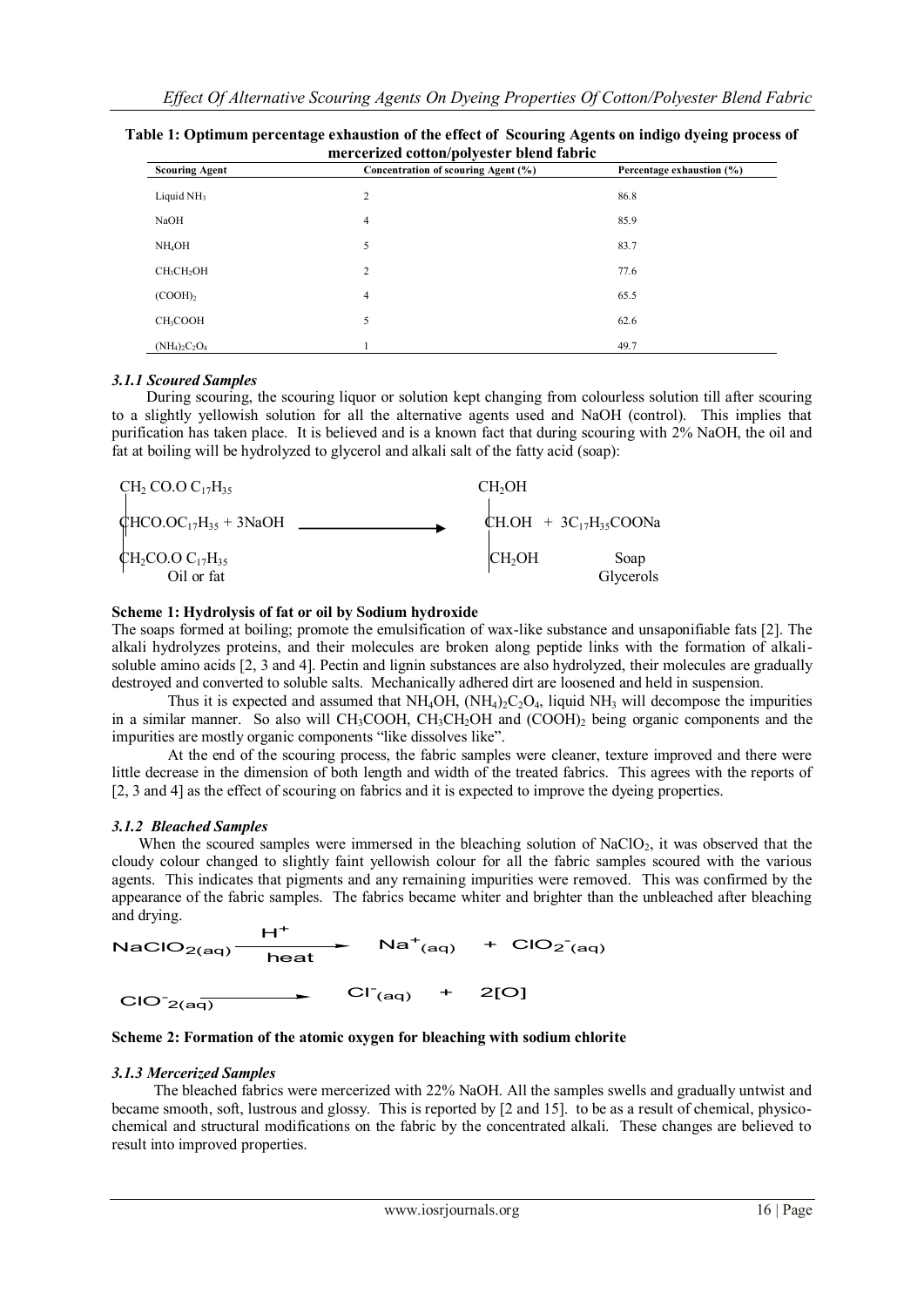

**Scouring agents** Figure 8: Effect of NaOH (control) and alternative scouring agents

on Washfastness of Indigo dyed cotton/polyester blend fabric

| <b>Cotton/Polvester Blend Fabric</b> |                                            |                               |        |     |           |
|--------------------------------------|--------------------------------------------|-------------------------------|--------|-----|-----------|
| <b>Scouring Agent</b>                | Concentration of scouring<br>Agent $(\% )$ | scale<br>Grey<br>washfsatness | rating | for | Remark    |
| CH <sub>3</sub> COOH                 | 1,3 and 4                                  | 5                             |        |     | Excellent |
| (COOH) <sub>2</sub>                  | 3.4 and 5                                  | 5                             |        |     | Excellent |
| CH <sub>3</sub> CH <sub>2</sub> OH   |                                            | 5                             |        |     | Excellent |
| NH <sub>4</sub> OH                   | 4                                          | 5                             |        |     | Excellent |
| NaOH                                 |                                            | 5                             |        |     | Excellent |
| LIQUID NH <sub>3</sub>               | $1 - 5$                                    | 4                             |        |     | Very good |
| $(NH_4)_2C_2O_4$                     | $2$ and $4$                                | 4                             |        |     | Very good |

| Table 2: Optimum Wash-fastness of the effect of Scouring Agents on Indigo Dyed Mercerized |  |  |
|-------------------------------------------------------------------------------------------|--|--|
| <b>Cotton/Polvester Blend Fabric</b>                                                      |  |  |

# **3.2 Effects of NaOH (control) and Alternative Scouring Agents on Dyeing Properties of Mercerized Cotton/Polyester Blend Fabric.**

The alternative scouring agents and the control affected the degree of percentage exhaustion of indigo dye and wash-fastness of the indigo dyed cotton/polyester blend fabric in the following trend.

# *3.2.1 Effect of Scouring Agents on Degree of percentage Exhaustion of Indigo Dyed Cotton/Polyester Blend Fabric*

With reference to Figures 1-7, the degree of exhaustion increased as the time of dyeing increased. However, there is no regular trend with respect to the various scouring concentrations of the agents. The interesting observation is that dye up take has been affected after the scouring process by the scouring agents at percentage far above average except for  $1\%$  (NH<sub>4</sub>)<sub>2</sub>C<sub>2</sub>O<sub>4</sub> scoured fabric sample with 49.7% degree of exhaustion. This signifies that the impurities that impede dye adsorption were removed [2] providing pores (amorphous) for dye adsorption. 2% liquid NH<sup>3</sup> scoured fabric recorded the highest degree of exhaustion  $(86.8\%)$  followed by 4% NaOH Control  $(85.92\%)$ . 5% NH<sub>4</sub>OH  $(83.7\%)$  closely competed with the control, while  $2\%$  CH<sub>3</sub>CH<sub>2</sub>OH (77.6%) competed with the control (Table 1).  $4\%$  (COOH)<sub>2</sub> and 5% CH<sub>3</sub>COOH optimally recorded 65.5% and 62.6% degree of exhaustion respectively. This somehow shows that the alkaline agents recorded higher degree of exhaustion (83.7%-86.8%). This may mean that the alkaline agents saponifies and hydrolyses the impurities far better than the other agents. There by having more amorphous regions for dye adsorption.

# **3.2.2 E***ffect of Scouring Agents on Wash-fastness of Indigo dyed Cotton/ Polyester Blend Fabric*

Colour retention after dyeing is important parameters in textiles [13]. Colour is often the primary consideration when purchasing clothing and household textiles. When the colour fades or streaks, items are discarded before they are worn out.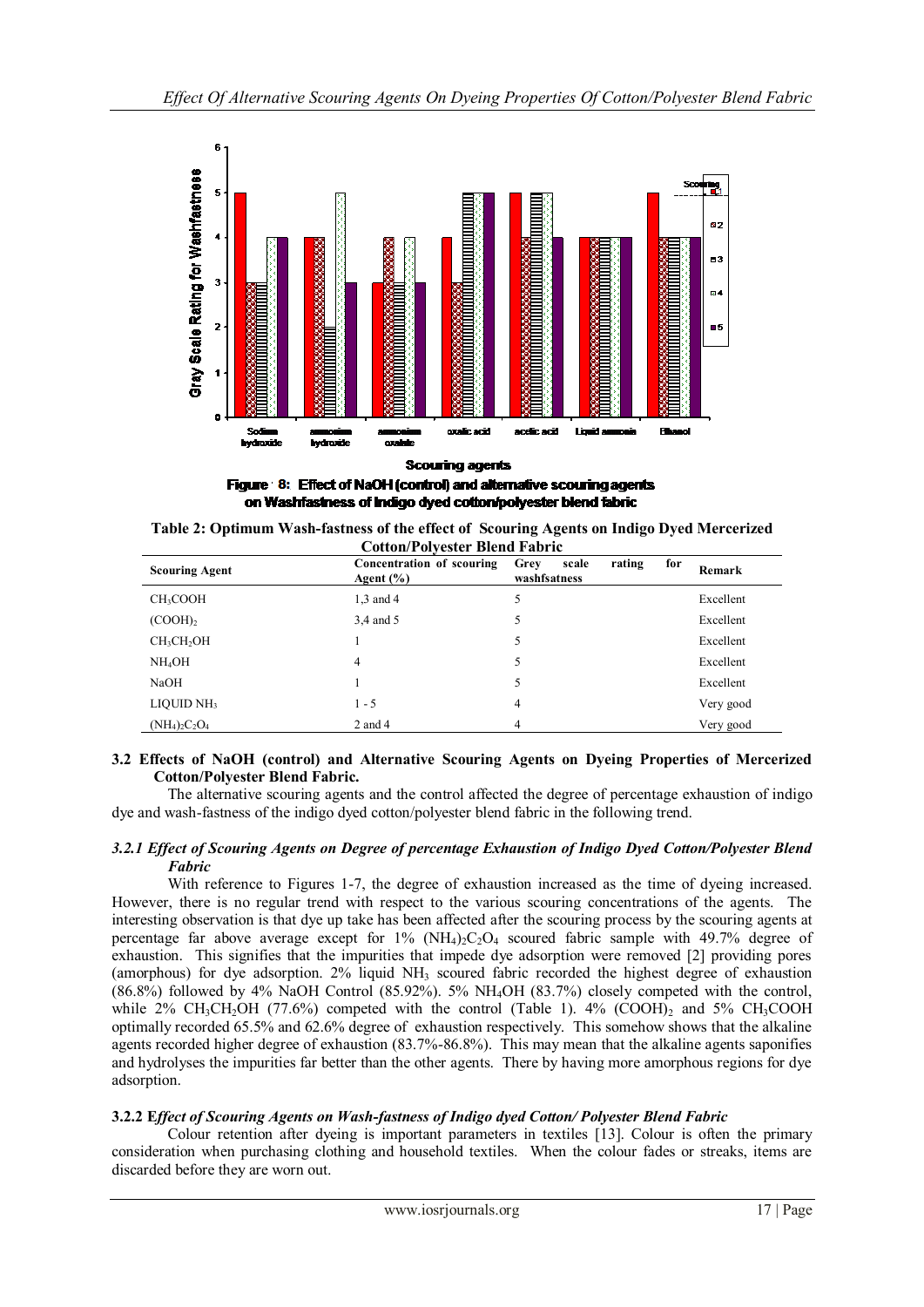The scouring process has shown an excellent improvement in the dye adsorption and retention. With reference to Figure 8 and Table 2, it is observed that the organic alternative agents ( 1%, 3% and 4% CH<sub>3</sub>COOH, 3% 4% and 5% (COOH)<sub>2</sub> and 1% CH<sub>3</sub>CH<sub>2</sub>OH) including 4% NH<sub>4</sub>OH strongly competed with the control (NaOH) with a grey scale rating of 5, indicating excellent wash-fastness. In the actual sense, this implies that despite their lower degree of exhaustion (that is the organic alternative agents), the dye adsorbed were properly fixed in the provided amorphous region of the cotton/polyester fabric. This also means that the organic alternative agents are better scouring agents, removing the impurities and creating permanent pores (amorphous region). This permanent space allowed for better intermolecular hydrogen bond and Vander Wa'als force between the dye and the fabrics. Thus the dye molecules were bonded, therefore improving resistance to washing. This indicates that, there is no loss in intensity of colour suggesting insignificant change in hue. This is as a result of insignificant breakdown of colourant itself inside the fabric.

Optimum wash-fastness for 1-5% liquid NH<sub>3</sub> and 2-4% (NH<sub>4</sub>)<sub>2</sub>C<sub>2</sub>O<sub>4</sub> recorded a grey scale rating of 4 respectively which is referred to as a very good rating. This implies that there is a slight loss in depth and change in hue of the colour. It also has a slight change in contrast. Liquid  $NH<sub>3</sub>$  recorded the highest percentage exhaustion, but part of the adsorbed dye suffered little breakdown of colourant during washing. This may imply that artificial amorphous regions might have been created and the adsorbed dye molecules were not fixed to the fabric. Therefore the unfixed dye remains on the surface of the fabric, giving it a falsified deeper shade. On washing the unfixed dye is detached from the surface of the fabric and only those that are properly fixed remain on the fabric after washing.

 $2\%$  and  $4\%$  (NH<sub>4</sub>)<sub>2</sub>C<sub>2</sub>O<sub>4</sub> also gave an optimum grey scale rating for wash-fastness of 4 that is, very good. This agrees with the observed percentage exhaustion which is below average. This implies that the dye adsorbed were not all retained because of improper fixing in the available pores.

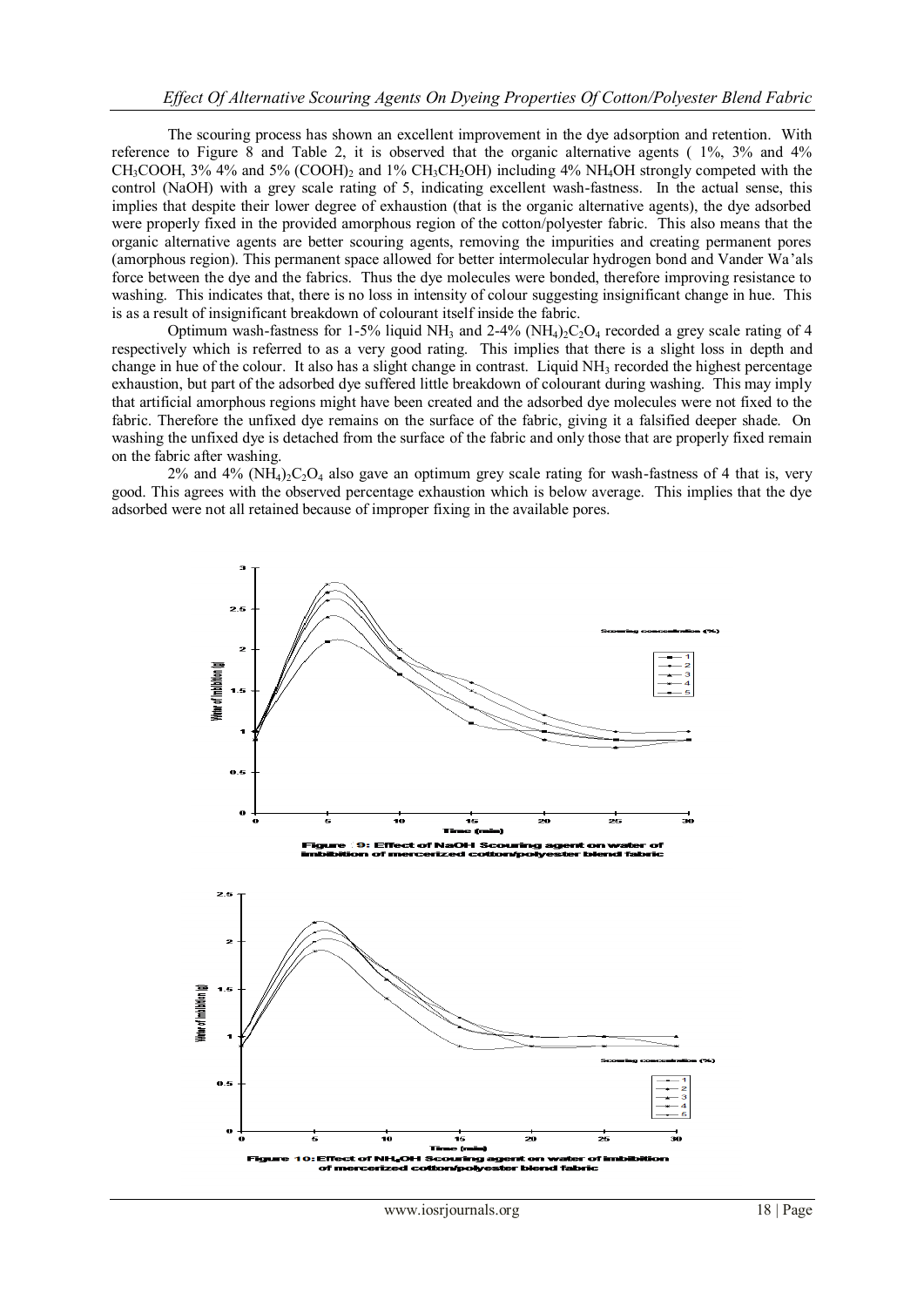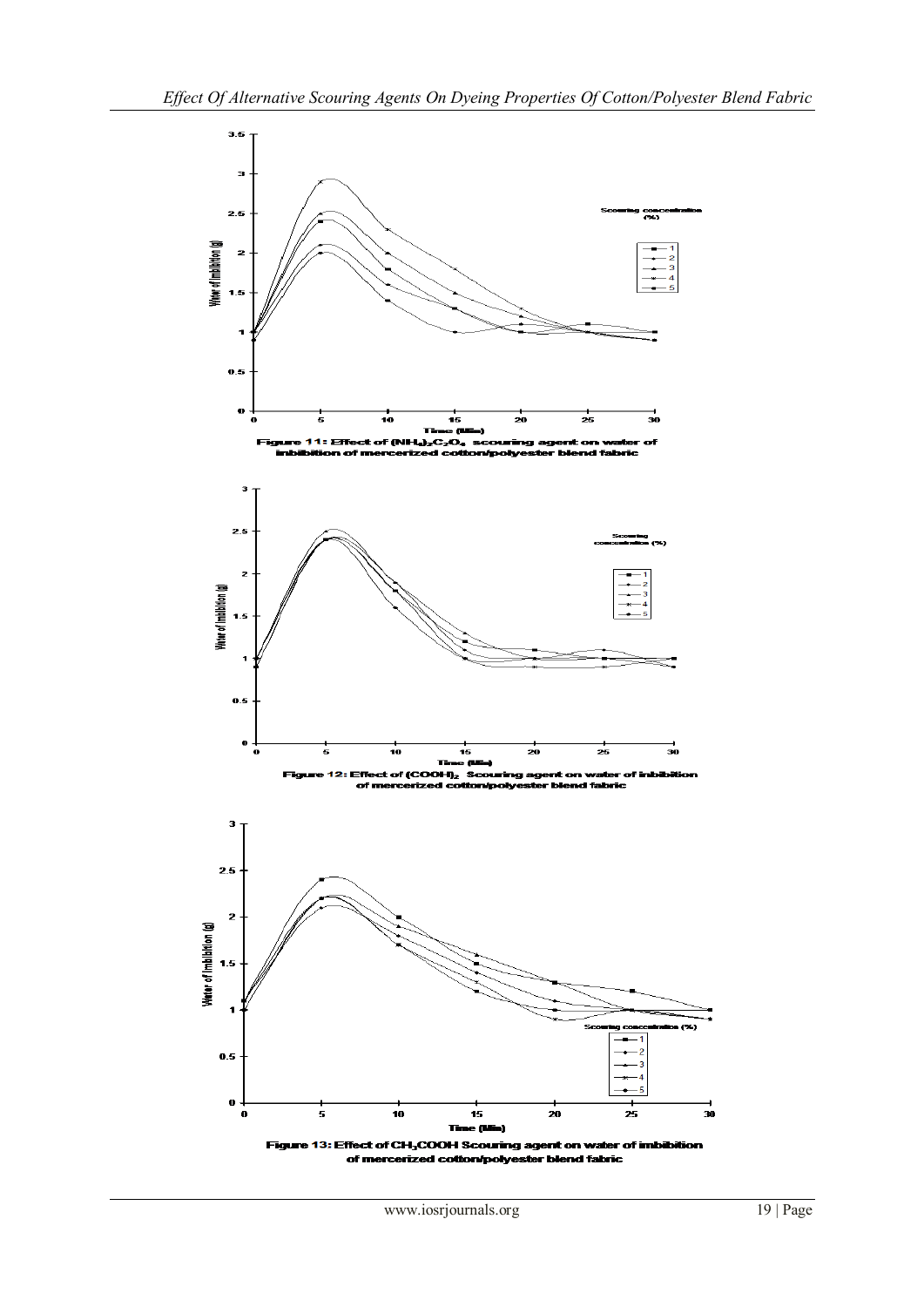



**Table 3:Optimum Water of Imbibition of the effect of Scouring Agents on Mercerized Cotton/Polyester Blend Fabric**

| <b>Scouring Agent</b>              | Concentration of scouring Agent (%) | Water of imbibition (g) |
|------------------------------------|-------------------------------------|-------------------------|
| $(NH_4)_2C_2O_4$                   | $\overline{4}$                      | 2.9                     |
| NaOH                               | $\overline{4}$                      | 2.8                     |
| CH <sub>3</sub> CH <sub>2</sub> OH | 2                                   | 2.6                     |
|                                    |                                     | 2.5                     |
| $(COOH)$ <sub>2</sub>              | 3                                   | 2.4                     |
| CH <sub>3</sub> COOH               |                                     | 2.3                     |
| Liquid $NH3$                       |                                     | 2.2                     |
| NH <sub>4</sub> OH                 | 2 and 3                             |                         |
| Untreated                          | $\mathbf{0}$                        | 1.8                     |